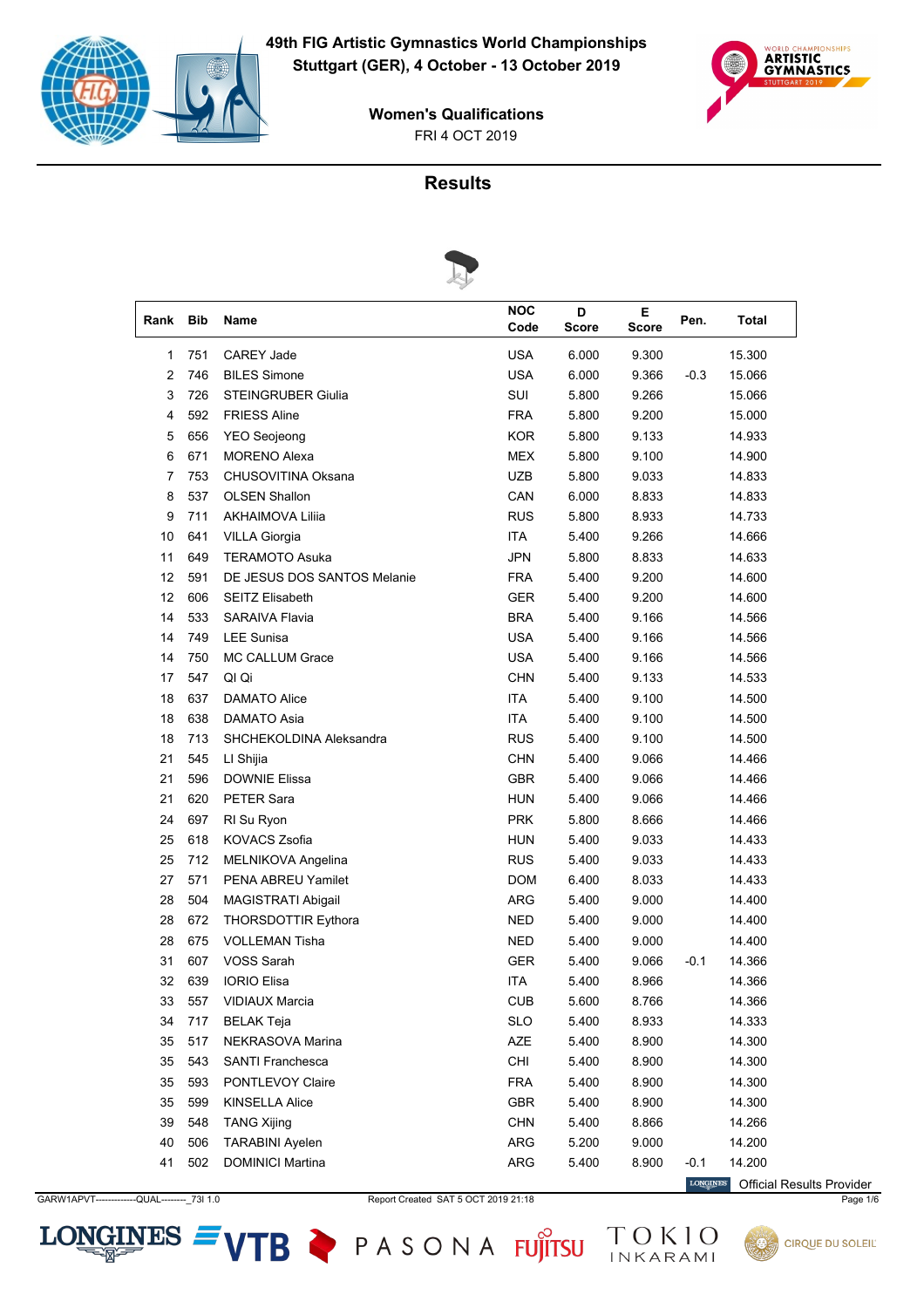



# **Results**



|      |            | s                           |                    |            |            |        |              |
|------|------------|-----------------------------|--------------------|------------|------------|--------|--------------|
| Rank | <b>Bib</b> | Name                        | <b>NOC</b><br>Code | D<br>Score | Е<br>Score | Pen.   | <b>Total</b> |
| 42   | 535        | <b>BLACK Elsabeth</b>       | CAN                | 5.400      | 8.800      |        | 14.200       |
| 42   | 696        | KIM Su Jong                 | <b>PRK</b>         | 5.400      | 8.800      |        | 14.200       |
| 44   | 625        | <b>NAYAK Pranati</b>        | <b>IND</b>         | 5.800      | 8.500      | $-0.1$ | 14.200       |
| 45   | 669        | <b>GUTIERREZ Anapaula</b>   | MEX                | 5.000      | 9.133      |        | 14.133       |
| 46   | 528        | <b>BARBOSA Jade</b>         | <b>BRA</b>         | 5.400      | 8.733      |        | 14.133       |
| 47   | 523        | VANSTEENKISTE Jade          | <b>BEL</b>         | 5.000      | 9.100      |        | 14.100       |
| 47   | 647        | MATSUMURA Akari             | <b>JPN</b>         | 5.000      | 9.100      |        | 14.100       |
| 49   | 652        | <b>HAM Miju</b>             | <b>KOR</b>         | 5.000      | 9.066      |        | 14.066       |
| 50   | 645        | <b>HATAKEDA Hitomi</b>      | <b>JPN</b>         | 5.000      | 9.033      |        | 14.033       |
| 50   | 648        | <b>SUGIHARA Aiko</b>        | <b>JPN</b>         | 5.000      | 9.033      |        | 14.033       |
| 52   | 694        | KIM Son Hyang               | <b>PRK</b>         | 5.400      | 8.733      | $-0.1$ | 14.033       |
| 52   | 704        | <b>GOLGOTA Denisa</b>       | ROU                | 5.400      | 8.733      | $-0.1$ | 14.033       |
| 54   | 613        | PALACIOS Ana Irene          | <b>GUA</b>         | 5.400      | 8.633      |        | 14.033       |
| 55   | 667        | <b>GARCIA Elsa</b>          | <b>MEX</b>         | 5.000      | 9.000      |        | 14.000       |
| 56   | 674        | VISSER Naomi                | <b>NED</b>         | 5.000      | 8.933      |        | 13.933       |
| 56   | 683        | MCGREGOR Courtney           | <b>NZL</b>         | 5.000      | 8.933      |        | 13.933       |
| 58   | 577        | <b>TAMAN Nancy Taman</b>    | EGY                | 5.400      | 8.800      | $-0.3$ | 13.900       |
| 59   | 536        | <b>MOORS Brooklyn</b>       | CAN                | 5.400      | 8.600      | $-0.1$ | 13.900       |
| 60   | 510        | <b>GODWIN Georgia</b>       | <b>AUS</b>         | 4.800      | 9.066      |        | 13.866       |
| 61   | 740        | <b>BACHYNSKA Anastasiia</b> | <b>UKR</b>         | 5.000      | 8.866      |        | 13.866       |
| 61   | 742        | OSIPOVA Valerija            | <b>UKR</b>         | 5.000      | 8.866      |        | 13.866       |
| 63   | 702        | <b>CRISAN</b> Ioana         | ROU                | 5.000      | 8.933      | $-0.1$ | 13.833       |
| 64   | 718        | KYSSELEF Tjasa              | <b>SLO</b>         | 5.000      | 8.800      |        | 13.800       |
| 65   | 584        | POPA Roxana                 | <b>ESP</b>         | 4.600      | 9.166      |        | 13.766       |
| 65   | 603        | <b>PETZ Emelie</b>          | <b>GER</b>         | 4.600      | 9.166      |        | 13.766       |
| 67   | 598        | JAMES Taeja                 | <b>GBR</b>         | 5.000      | 8.766      |        | 13.766       |
| 68   | 589        | <b>BOYER Marine</b>         | <b>FRA</b>         | 4.600      | 9.133      |        | 13.733       |
| 68   | 676        | <b>WEVERS Lieke</b>         | NED                | 4.600      | 9.133      |        | 13.733       |
| 70   | 582        | PEREZ Ana                   | <b>ESP</b>         | 4.600      | 9.066      |        | 13.666       |
| 70   | 602        | <b>BUI Kim</b>              | <b>GER</b>         | 4.600      | 9.066      |        | 13.666       |
| 70   | 644        | <b>WILLIAMS Toni-Ann</b>    | <b>JAM</b>         | 4.600      | 9.066      |        | 13.666       |
| 73   | 689        | <b>JANIK Gabriela</b>       | <b>POL</b>         | 4.800      | 8.866      |        | 13.666       |
| 74   | 529        | <b>COSTA Leticia</b>        | <b>BRA</b>         | 4.600      | 9.033      |        | 13.633       |
| 74   | 530        | FIDELIS Thais               | <b>BRA</b>         | 4.600      | 9.033      |        | 13.633       |
| 74   | 583        | PETISCO Alba                | <b>ESP</b>         | 4.600      | 9.033      |        | 13.633       |
| 74   | 670        | LAGO Ana                    | <b>MEX</b>         | 4.600      | 9.033      |        | 13.633       |
| 78   | 518        | <b>BRASSART Maellyse</b>    | <b>BEL</b>         | 4.600      | 9.000      |        | 13.600       |
| 78   | 682        | <b>FISHWICK Maia</b>        | <b>NZL</b>         | 4.600      | 9.000      |        | 13.600       |
| 78   | 724        | <b>KAESLIN Ilaria</b>       | SUI                | 4.600      | 9.000      |        | 13.600       |
| 81   | 508        | <b>BROWN Georgia-Rose</b>   | AUS                | 4.600      | 8.966      |        | 13.566       |
| 81   | 509        | FOLINO Talia                | AUS                | 4.600      | 8.966      |        | 13.566       |

GARW1APVT------------QUAL---------\_73I 1.0 Report Created SAT 5 OCT 2019 21:18 Page 2/6

 $LONGINES =$ 

VTB PASONA FUJITSU TOKIO

**LONGINES** Official Results Provider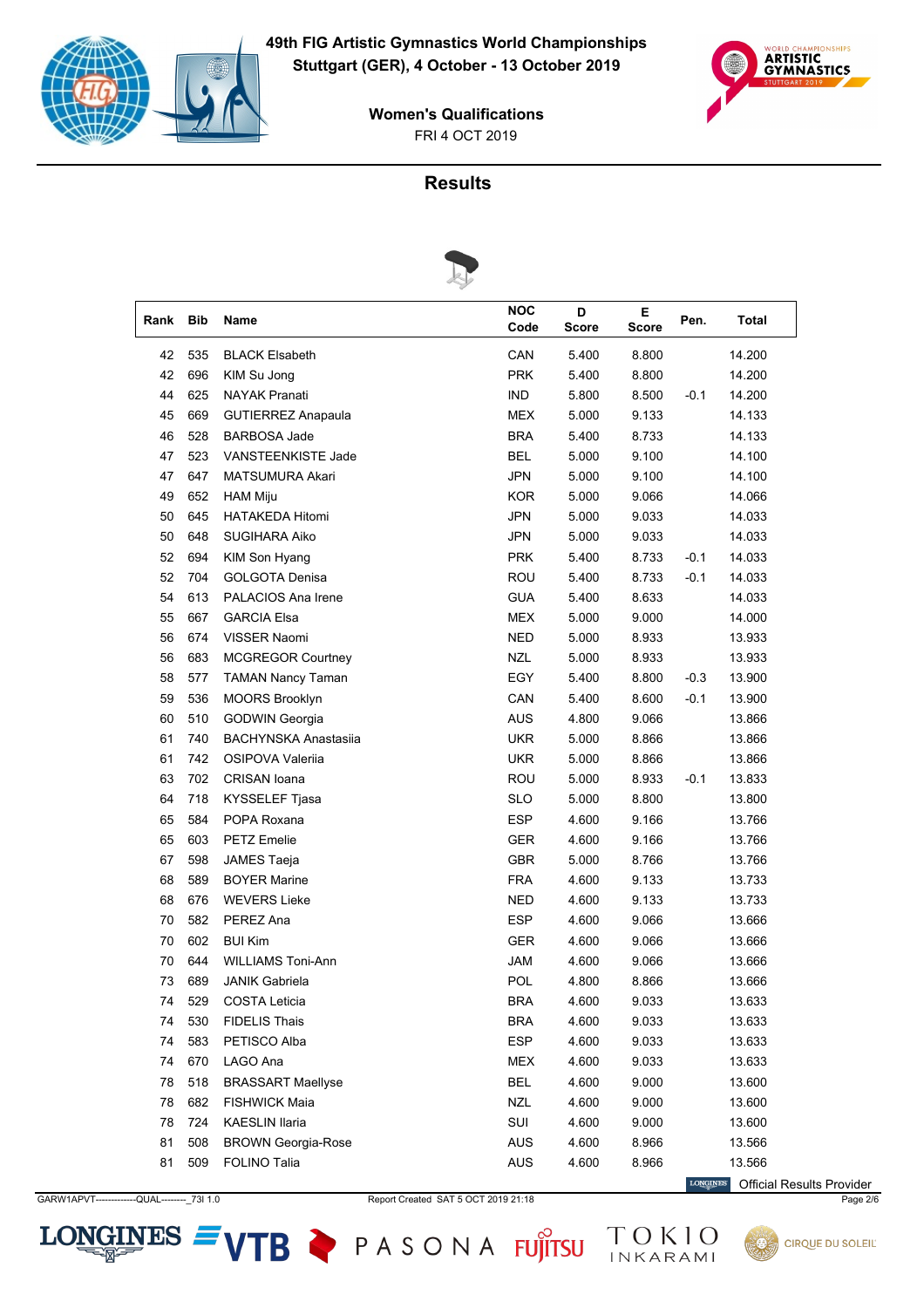



# **Results**



| Rank | <b>Bib</b> | Name                              | <b>NOC</b><br>Code | D<br>Score | E.<br><b>Score</b> | Pen.   | Total  |
|------|------------|-----------------------------------|--------------------|------------|--------------------|--------|--------|
| 81   | 521        | <b>DERIKS Senna</b>               | <b>BEL</b>         | 4.600      | 8.966              |        | 13.566 |
| 81   | 546        | <b>LIU Tingting</b>               | <b>CHN</b>         | 4.600      | 8.966              |        | 13.566 |
| 81   | 617        | BOECZOEGO Dorina                  | <b>HUN</b>         | 4.600      | 8.966              |        | 13.566 |
| 81   | 686        | <b>COLLANTES DE RIGLOS Sandra</b> | <b>PER</b>         | 4.600      | 8.966              |        | 13.566 |
| 87   | 743        | RADIVILOVA Angelina               | <b>UKR</b>         | 4.800      | 8.766              |        | 13.566 |
| 88   | 505        | PISOS Agustina                    | ARG                | 4.600      | 8.933              |        | 13.533 |
| 88   | 512        | <b>NEDOV Emma</b>                 | <b>AUS</b>         | 4.600      | 8.933              |        | 13.533 |
| 88   | 561        | <b>HOLASOVA Aneta</b>             | CZE                | 4.600      | 8.933              |        | 13.533 |
| 88   | 576        | <b>SALEM Farah</b>                | EGY                | 4.600      | 8.933              |        | 13.533 |
| 88   | 585        | RODRIGUEZ Cintia                  | <b>ESP</b>         | 4.600      | 8.933              |        | 13.533 |
| 88   | 597        | FENTON Georgia-Mae                | <b>GBR</b>         | 4.600      | 8.933              |        | 13.533 |
| 88   | 691        | <b>MARTINS Filipa</b>             | <b>POR</b>         | 4.600      | 8.933              |        | 13.533 |
| 95   | 520        | <b>DERWAEL Nina</b>               | <b>BEL</b>         | 4.600      | 8.900              |        | 13.500 |
| 95   | 540        | <b>WOO Victoria</b>               | CAN                | 4.600      | 8.900              |        | 13.500 |
| 95   | 573        | <b>HUSSEIN Farah</b>              | EGY                | 4.600      | 8.900              |        | 13.500 |
| 95   | 608        | <b>AFRATI Argyro</b>              | <b>GRE</b>         | 4.600      | 8.900              |        | 13.500 |
| 95   | 642        | <b>FRANCIS Danusia</b>            | <b>JAM</b>         | 4.600      | 8.900              |        | 13.500 |
| 95   | 698        | <b>DIAZ Karelys</b>               | <b>PUR</b>         | 4.600      | 8.900              |        | 13.500 |
| 95   | 730        | MOKOSOVA Barbora                  | <b>SVK</b>         | 4.600      | 8.900              |        | 13.500 |
| 95   | 744        | <b>VARINSKA Diana</b>             | <b>UKR</b>         | 4.600      | 8.900              |        | 13.500 |
| 103  | 525        | <b>TRAUKOVA Hanna</b>             | <b>BLR</b>         | 4.600      | 8.866              |        | 13.466 |
| 103  | 553        | ALVARADO Luciana                  | <b>CRC</b>         | 4.600      | 8.866              |        | 13.466 |
| 103  | 575        | <b>MOHAMED Mandy</b>              | EGY                | 4.600      | 8.866              |        | 13.466 |
| 103  | 661        | VOSTRUCHOVAITE Agata              | LTU                | 4.600      | 8.866              |        | 13.466 |
| 103  | 739        | <b>YILMAZ Tutya</b>               | <b>TUR</b>         | 4.600      | 8.866              |        | 13.466 |
| 108  | 556        | <b>DEREK Ana</b>                  | CRO                | 4.400      | 9.033              |        | 13.433 |
| 109  | 515        | <b>MADER Jasmin</b>               | AUT                | 4.600      | 8.833              |        | 13.433 |
| 109  | 635        | RAZ Lihie                         | <b>ISR</b>         | 4.600      | 8.833              |        | 13.433 |
| 109  | 663        | <b>ABDUL HADI Farah Ann</b>       | <b>MAS</b>         | 4.600      | 8.833              |        | 13.433 |
| 109  | 688        | ORREGO Ariana                     | PER                | 4.600      | 8.833              |        | 13.433 |
| 109  | 716        | TAN Sze En                        | SGP                | 4.600      | 8.833              |        | 13.433 |
| 109  | 728        | <b>WU Anny</b>                    | SUI                | 4.600      | 8.833              |        | 13.433 |
| 109  | 731        | ADLERTEG Jonna                    | SWE                | 4.600      | 8.833              |        | 13.433 |
| 109  | 737        | SAVRANBASI Nazli                  | <b>TUR</b>         | 4.600      | 8.833              |        | 13.433 |
| 117  | 678        | <b>ERICHSEN Julie</b>             | <b>NOR</b>         | 4.600      | 8.900              | $-0.1$ | 13.400 |
| 118  | 542        | <b>CASTRO Simona</b>              | CHI                | 4.600      | 8.800              |        | 13.400 |
| 118  | 554        | <b>MONTOYA Camila</b>             | CRC                | 4.600      | 8.800              |        | 13.400 |
| 118  | 628        | RYAN Megan                        | IRL                | 4.600      | 8.800              |        | 13.400 |
| 118  | 629        | <b>SLEVIN Emma</b>                | <b>IRL</b>         | 4.600      | 8.800              |        | 13.400 |
| 118  | 664        | TAN ING Yueh                      | MAS                | 4.600      | 8.800              |        | 13.400 |
| 118  | 710        | <b>AGAFONOVA Anastasija</b>       | <b>RUS</b>         | 4.600      | 8.800              |        | 13.400 |

GARW1APVT------------QUAL---------\_73I 1.0 Report Created SAT 5 OCT 2019 21:18 Page 3/6

 $LONGINES =$ 

VTB PASONA FUJITSU TOKIO

**LONGINES** Official Results Provider

**CIRQUE DU SOLEIL**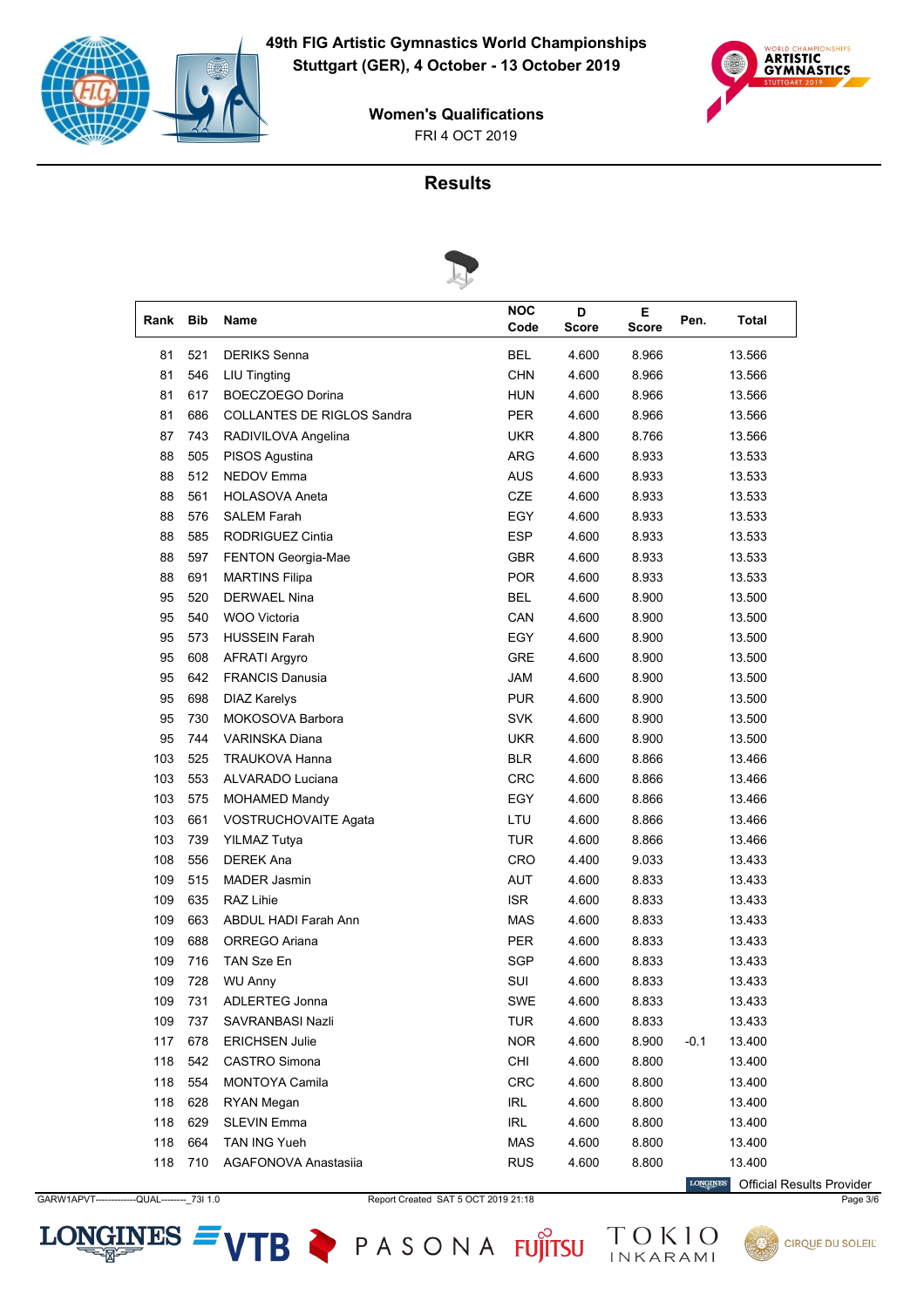



### **Results**



| Rank | <b>Bib</b> | Name                               | <b>NOC</b><br>Code | D<br><b>Score</b> | E.<br><b>Score</b> | Pen.   | <b>Total</b> |
|------|------------|------------------------------------|--------------------|-------------------|--------------------|--------|--------------|
| 118  | 733        | <b>FANG Ko-Ching</b>               | <b>TPE</b>         | 4.600             | 8.800              |        | 13.400       |
| 125  | 534        | <b>MADSEN Laney</b>                | <b>BUL</b>         | 4.800             | 8.700              | $-0.1$ | 13.400       |
| 126  | 722        | ELPITIYA BADALGE DONA Milka Gehani | SRI                | 4.800             | 8.600              |        | 13.400       |
| 127  | 526        | <b>COLE Kaylee</b>                 | <b>BOL</b>         | 4.600             | 8.866              | $-0.1$ | 13.366       |
| 128  | 621        | <b>SCHERMANN Bianka</b>            | HUN                | 4.600             | 8.766              |        | 13.366       |
| 128  | 632        | SAZONOVA Irina                     | <b>ISL</b>         | 4.600             | 8.766              |        | 13.366       |
| 128  | 703        | <b>GHICIUC Carmen</b>              | ROU                | 4.600             | 8.766              |        | 13.366       |
| 131  | 562        | <b>JESSENOVA Sandra</b>            | CZE                | 4.600             | 8.833              | $-0.1$ | 13.333       |
| 132  | 516        | <b>MAENNERSDORFER Marlies</b>      | AUT                | 4.600             | 8.733              |        | 13.333       |
| 132  | 654        | <b>LEE Yunseo</b>                  | <b>KOR</b>         | 4.600             | 8.733              |        | 13.333       |
| 132  | 659        | <b>VIHROVA Elina</b>               | LAT                | 4.600             | 8.733              |        | 13.333       |
| 132  | 738        | <b>UCTAS SANLI Goksu</b>           | <b>TUR</b>         | 4.600             | 8.733              |        | 13.333       |
| 136  | 633        | <b>GILADI</b> Gaya                 | <b>ISR</b>         | 5.000             | 8.633              | $-0.3$ | 13.333       |
| 137  | 514        | <b>HAEMMERLE Elisa</b>             | AUT                | 4.800             | 8.633              | $-0.1$ | 13.333       |
| 138  | 578        | <b>GRANDE Alexa</b>                | <b>ESA</b>         | 4.600             | 8.700              |        | 13.300       |
| 138  | 705        | <b>HOLBURA Maria</b>               | ROU                | 4.600             | 8.700              |        | 13.300       |
| 138  | 757        | DO van Anh                         | <b>VIE</b>         | 4.600             | 8.700              |        | 13.300       |
| 141  | 729        | <b>BUNCE Chiara</b>                | <b>SVK</b>         | 4.600             | 8.766              | $-0.1$ | 13.266       |
| 142  | 623        | <b>IRFANALUTHFI Rifda</b>          | INA                | 4.600             | 8.666              |        | 13.266       |
| 143  | 709        | ROOSKRANTZ Caitlin                 | <b>RSA</b>         | 4.600             | 8.733              | $-0.1$ | 13.233       |
| 144  | 551        | <b>RODRIGUEZ Nataly</b>            | COL                | 4.600             | 8.633              |        | 13.233       |
| 144  | 687        | <b>DIAZ Fabiola</b>                | <b>PER</b>         | 4.600             | 8.633              |        | 13.233       |
| 146  | 612        | <b>DEL VALLE Kimberly</b>          | <b>GUA</b>         | 4.600             | 8.600              |        | 13.200       |
| 146  | 752        | ULMASOVA Indira                    | <b>UZB</b>         | 4.600             | 8.600              |        | 13.200       |
| 148  | 734        | <b>LAI Chin</b>                    | <b>TPE</b>         | 4.600             | 8.566              |        | 13.166       |
| 149  | 707        | <b>DARIES Naveen</b>               | <b>RSA</b>         | 4.600             | 8.633              | $-0.1$ | 13.133       |
| 150  | 760        | <b>AGBA Annabel</b>                | <b>NGR</b>         | 4.600             | 8.533              |        | 13.133       |
| 151  | 679        | SOEDERSTROEM Julie                 | <b>NOR</b>         | 4.800             | 8.433              | $-0.1$ | 13.133       |
| 152  | 662        | <b>MORDENTI Celeste</b>            | <b>LUX</b>         | 4.200             | 8.900              |        | 13.100       |
| 153  | 693        | AN Chang Ok                        | <b>PRK</b>         | 5.400             | 7.800              | $-0.1$ | 13.100       |
| 154  | 587        | <b>NIEMINEN Nitta</b>              | <b>FIN</b>         | 4.600             | 8.466              |        | 13.066       |
| 155  | 563        | <b>JIRIKOVA Lucie</b>              | CZE                | 4.200             | 8.800              |        | 13.000       |
| 155  | 624        | <b>DAS Pranati</b>                 | IND                | 4.200             | 8.800              |        | 13.000       |
| 155  | 690        | <b>CARDOSO Beatriz</b>             | <b>POR</b>         | 4.200             | 8.800              |        | 13.000       |
| 158  | 634        | <b>LAVY Meitar</b>                 | <b>ISR</b>         | 4.400             | 8.600              |        | 13.000       |
| 159  | 755        | DE SOUSA Katriel                   | <b>VEN</b>         | 4.600             | 8.400              |        | 13.000       |
| 160  | 501        | <b>NAIR Sofia</b>                  | ALG                | 4.000             | 8.933              |        | 12.933       |
| 160  | 725        | SIEGENTHALER Stefanie              | SUI                | 4.000             | 8.933              |        | 12.933       |
| 162  | 759        | TRAN Doan Quynh Nam                | VIE                | 4.200             | 8.733              |        | 12.933       |
| 163  | 565        | PONIZILOVA Dominika                | CZE                | 4.600             | 8.433              | $-0.1$ | 12.933       |
| 164  | 524        | ALISTRATAVA Anastasiya             | <b>BLR</b>         | 4.000             | 8.900              |        | 12.900       |

GARW1APVT------------QUAL---------\_73I 1.0 Report Created SAT 5 OCT 2019 21:18 Page 4/6

 $LONGINES =$ 

VTB PASONA FUJITSU TOKIO

**LONGINES** Official Results Provider

**CIRQUE DU SOLEIL**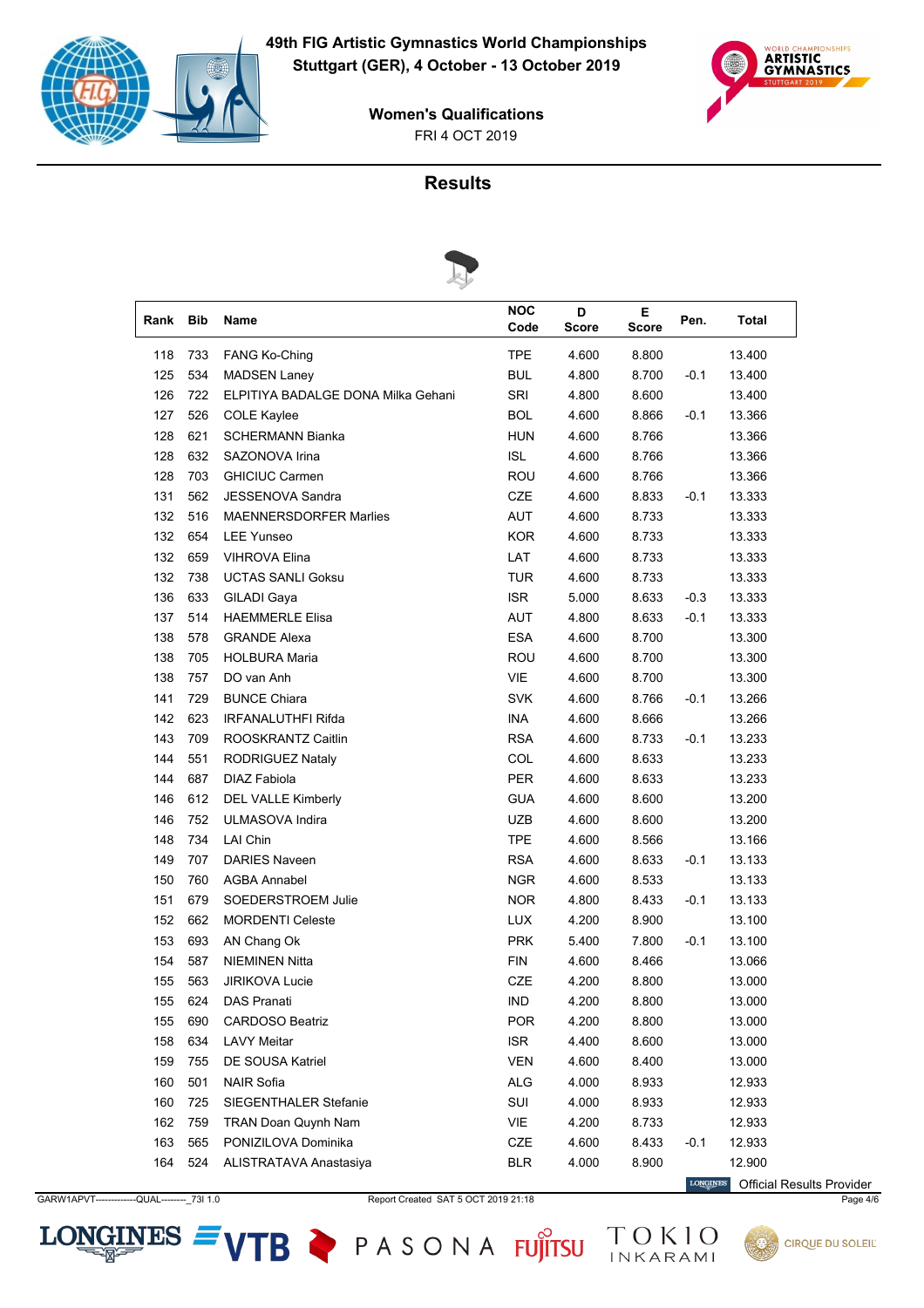



# **Results**



|      |            | $\sim$                        |                    |                   |            |        |              |
|------|------------|-------------------------------|--------------------|-------------------|------------|--------|--------------|
| Rank | <b>Bib</b> | Name                          | <b>NOC</b><br>Code | D<br><b>Score</b> | E<br>Score | Pen.   | <b>Total</b> |
| 165  | 579        | <b>RUANO Paola</b>            | <b>ESA</b>         | 4.200             | 8.700      |        | 12.900       |
| 166  | 601        | KHARENKOVA Maria              | <b>GEO</b>         | 4.000             | 8.866      |        | 12.866       |
| 167  | 719        | <b>SAJN Adela</b>             | <b>SLO</b>         | 4.600             | 8.800      | $-0.6$ | 12.800       |
| 168  | 643        | <b>RICHMON Kiara</b>          | <b>JAM</b>         | 4.000             | 8.800      |        | 12.800       |
| 168  | 756        | <b>LEON Milca</b>             | <b>VEN</b>         | 4.000             | 8.800      |        | 12.800       |
| 170  | 692        | PITREZ Mariana                | <b>POR</b>         | 4.600             | 8.466      | $-0.3$ | 12.766       |
| 171  | 680        | <b>TRONRUD Maria</b>          | <b>NOR</b>         | 4.000             | 8.733      |        | 12.733       |
| 172  | 614        | <b>CHAN Tsz Sum Elizabeth</b> | <b>HKG</b>         | 4.600             | 8.433      | $-0.3$ | 12.733       |
| 173  | 555        | SALAS Heika del Sol           | <b>CRC</b>         | 4.000             | 8.700      |        | 12.700       |
| 173  | 566        | <b>GILBERG Victoria</b>       | <b>DEN</b>         | 4.000             | 8.700      |        | 12.700       |
| 175  | 660        | <b>STALINKEVICIUTE Egle</b>   | LTU                | 4.400             | 8.566      | $-0.3$ | 12.666       |
| 176  | 735        | TING Hua-Tien                 | <b>TPE</b>         | 4.000             | 8.633      |        | 12.633       |
| 177  | 586        | <b>LEINONEN Maija</b>         | <b>FIN</b>         | 4.200             | 8.366      |        | 12.566       |
| 178  | 627        | <b>MOLLOY Kate</b>            | <b>IRL</b>         | 4.000             | 8.833      | $-0.3$ | 12.533       |
| 179  | 665        | <b>TRACIE Ang</b>             | <b>MAS</b>         | 3.900             | 8.633      |        | 12.533       |
| 180  | 736        | <b>SAKR Chahed</b>            | TUN                | 4.000             | 8.600      | $-0.1$ | 12.500       |
| 181  | 610        | XOULOGI Ioanna                | <b>GRE</b>         | 4.000             | 8.500      |        | 12.500       |
| 181  | 758        | NGUYEN Tienna Katelyn         | VIE                | 4.000             | 8.500      |        | 12.500       |
| 183  | 651        | <b>EOM Dohyun</b>             | <b>KOR</b>         | 5.000             | 7.600      | $-0.1$ | 12.500       |
| 184  | 721        | ZIVADINOVIC Kristina          | <b>SRB</b>         | 3.700             | 8.766      |        | 12.466       |
| 185  | 745        | <b>CEDRES Pierina</b>         | <b>URU</b>         | 3.700             | 8.700      |        | 12.400       |
| 186  | 569        | <b>BETANCES Camil</b>         | <b>DOM</b>         | 3.900             | 8.466      |        | 12.366       |
| 187  | 558        | PHILASSIDES Gloria            | <b>CYP</b>         | 3.700             | 8.633      |        | 12.333       |
| 187  | 754        | KHALILOVA Ominakhon           | <b>UZB</b>         | 3.700             | 8.633      |        | 12.333       |
| 189  | 567        | <b>KAJOE Victoria</b>         | <b>DEN</b>         | 3.700             | 8.533      |        | 12.233       |
| 189  | 657        | DUBOVA Anastasija             | LAT                | 3.700             | 8.533      |        | 12.233       |
| 191  | 568        | <b>WINTHER Emilie</b>         | <b>DEN</b>         | 3.500             | 8.700      |        | 12.200       |
| 192  | 550        | <b>MESA Angelica</b>          | COL                | 3.500             | 8.666      |        | 12.166       |
| 193  | 609        | <b>KATSALI Elvira</b>         | <b>GRE</b>         | 3.500             | 8.600      |        | 12.100       |
| 194  | 541        | <b>RUTTY Raegan</b>           | CAY                | 3.700             | 8.400      |        | 12.100       |
| 195  | 611        | <b>BONIFASI Marcela</b>       | <b>GUA</b>         | 3.500             | 8.533      |        | 12.033       |
| 196  | 685        | RODRIGUEZ Laura               | PAN                | 3.500             | 8.500      |        | 12.000       |
| 197  | 507        | ASSADOURIAN Anahit            | ARM                | 3.500             | 8.466      |        | 11.966       |
| 198  | 527        | SORIA GALVARRO Dianne         | <b>BOL</b>         | 3.500             | 8.400      |        | 11.900       |
| 199  | 658        | RIBALCENKO Marija             | LAT                | 4.200             | 7.700      |        | 11.900       |
| 200  | 720        | RAJCIC Aleksandra             | SRB                | 3.700             | 8.133      |        | 11.833       |
| 201  | 732        | <b>CASTLES</b> Jessica        | <b>SWE</b>         | 4.600             | 7.366      | $-0.3$ | 11.666       |
| 202  | 552        | <b>VILLEGAS Maria</b>         | COL                | 4.600             | 7.300      | $-0.3$ | 11.600       |
| 203  | 700        | <b>MEJIAS Paula</b>           | <b>PUR</b>         | 4.400             | 7.333      | $-0.3$ | 11.433       |
| 204  | 588        | OJALA Rosanna                 | <b>FIN</b>         | 4.200             | 7.733      | $-0.6$ | 11.333       |
| 205  | 708        | <b>RANKOE Mammule</b>         | <b>RSA</b>         | 3.700             | 7.600      |        | 11.300       |

GARW1APVT------------QUAL---------\_73I 1.0 Report Created SAT 5 OCT 2019 21:18 Page 5/6

**LONGINES** Official Results Provider